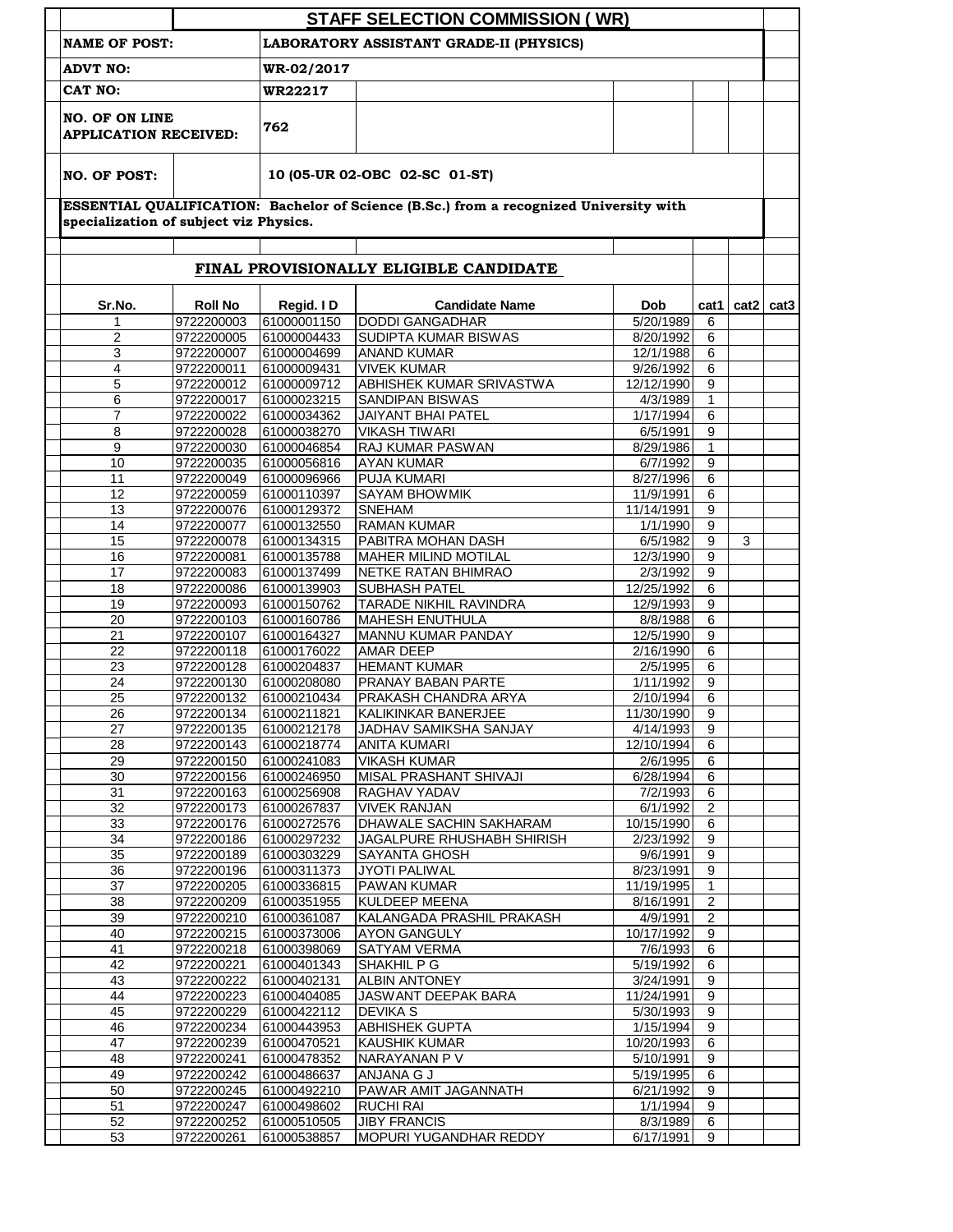| 54         | 9722200263               | 61000546572                | THORAT ATUL MAHADU                 | 7/5/1992               | 1                |   |
|------------|--------------------------|----------------------------|------------------------------------|------------------------|------------------|---|
| 55         | 9722200271               | 61000576101                | <b>ADITI MEENA</b>                 | 9/18/1993              | $\boldsymbol{2}$ |   |
| 56         | 9722200275               | 61000598137                | GUDIVADA VENKATA RAVI KUMAR        | 7/4/1992               | 6                |   |
| 57         | 9722200277               | 61000613135                | VANJULA KANNAM NAIDU               | 7/10/1991              | 6                |   |
| 58         | 9722200281               | 61000620336                | <b>VYSAGH K R</b>                  | 7/3/1990               | 6                |   |
| 59         | 9722200282               | 61000622938                | <b>RAUSHAN RANJAN</b>              | 1/2/1985               | $\overline{9}$   | 4 |
| 60         | 9722200283               | 61000626065                | NANWATKAR ASHISH PRABHAKAR         | 3/31/1986              | 1                |   |
| 61         | 9722200310               | 61000635549                | <b>RAVIKANT SHARMA</b>             | 8/22/1993              | 6                |   |
| 62         | 9722200315               | 61000636204                | SATYENDER KUMAR YADAV              | 4/4/1991               | 6                |   |
| 63         | 9722200318               | 61000636925                | <b>LILLYANGEL S</b>                | 1/26/1995              | 6                |   |
| 64         | 9722200319               | 61000636945                | <b>SELVARANI S</b>                 | 4/10/1995              | 6                |   |
| 65         | 9722200330               | 61000639169                | <b>RAHUL CHAUHAN</b>               | 4/24/1990              | 6                |   |
| 66         | 9722200343               | 61000643136                | CHANDEWAR RISHIKESH NEPAL          | 2/2/1995               | 6                |   |
| 67         | 9722200346               | 61000647118                | MAHAJAN PANKAJ SHANTARAM           | 5/27/1992              | 6                |   |
| 68         | 9722200358               | 61000654424                | <b>MAHESH TUKARAM KHAMBE</b>       | 1/19/1990              | 6                |   |
| 69         | 9722200359               | 61000655125                | <b>ADITYA RAJ</b>                  | 1/1/1994               | 6                |   |
| 70         | 9722200370               | 61000659941                | <b>RAJAN RAJ</b>                   | 5/2/1995               | $\mathbf{1}$     |   |
| 71         | 9722200371               | 61000660182                | SHIRUDKAR ANKITA RAJENDRA          | 3/24/1994              | 9                |   |
| 72         | 9722200377               | 61000661953                | AVINASH SURENDRA PHUTANE           | $\frac{1}{3}/2/1995$   | 6                |   |
| 73         | 9722200385               | 61000663655                | <b>JOTSANA</b>                     | 5/19/1989              | $\mathbf{1}$     |   |
| 74         | 9722200393               | 61000669880                | KACHARE AMOL SHANKAR               | 3/25/1993              | 6                |   |
| 75         | 9722200394               | 61000670838                | <b>HARSHAWARDHAN</b>               | 1/2/1990               | $\mathbf{1}$     |   |
| 76         | 9722200395               | 61000670914                | <b>RAVINA</b>                      | 4/19/1991              | 1                |   |
| 77         | 9722200408               | 61000677918                | SACHIN ROHIDAS SONAWANE            | 4/3/1994               | 6                |   |
| 78         | 9722200411               | 61000680016                | <b>BHOLE NIKHIL PRAMOD</b>         | 4/3/1992               | 6                |   |
| 79         | 9722200414               | 61000683303                | CHAHANDE PRASHIK GAUTAM            | 3/30/1987              | $\mathbf{1}$     |   |
| 80         | 9722200418               | 61000684137                | DHANANJAY KUMAR                    | 7/15/1994              | 6                |   |
| 81         | 9722200419               | 61000685177                | SANDEEPKUMAR YADAV                 | 6/13/1990              | 6                |   |
| 82         | 9722200427               | 61000694122                | <b>NARAD KUMAR SAH</b>             | 11/30/1994             | 6                |   |
| 83         | 9722200437               | 61000703070                | <b>RAHUL</b>                       | 6/15/1994              | 9                |   |
| 84         | 9722200438               | 61000703410                | VIJAY                              | 4/29/1995              | $\overline{9}$   |   |
| 85         | 9722200443               | 61000710977                | SUDARSHAN BARIKRAO DHONE           | $\overline{5/15/1992}$ | 6                |   |
| 86         | 9722200445               | 61000712982                | <b>VICKY KUMAR PANDEY</b>          | 12/13/1992             | 9                |   |
| 87         | 9722200447               | 61000713908                | BHINGARDIVE MAHESH RADHAKISAN      | 10/30/1990             | $\mathbf{1}$     |   |
| 88         | 9722200449               | 61000715672                | ANAND BALDEO CHAHANDE              | 4/12/1987              | $\mathbf{1}$     |   |
| 89         | 9722200453               | 61000717757                | SHEKHAR LAXMAN NIMJE               | 12/16/1988             | 6                |   |
| 90         | 9722200455               | 61000718523                | <b>SARVESH KUMAR</b>               | 2/24/1996              | 6                |   |
| 91         | 9722200468               | 61000726578                | KACHOLE SHWETALI BALASAHEB         | 8/25/1991              | 9                |   |
| 92         | 9722200473               | 61000733069                | <b>UMAKANT YADAV</b>               | 12/5/1994              | 6                |   |
| 93         | 9722200476               | 61000735710                | CHOPADE SANGRAM DADASO             | 7/7/1988               | 1                |   |
| 94         | 9722200480               | 61000738549                | <b>RANDHIR KUMAR</b>               | 12/8/1995              | 6                |   |
| 95         | 9722200483               | 61000740922                | CHOUGALE BAJARANG SHANKAR          | 1/29/1993              | 9                |   |
| 96         | 9722200485               | 61000741213                | <b>DEEPALI</b>                     | 11/25/1995             | 9                |   |
| 97         | 9722200503               | 61000753565                | <b>MEGHNA VITTHAL ZOTING</b>       | 5/28/1993              | $\mathbf{1}$     |   |
| 98         |                          | 9722200507 61000757850     | <b>IELDAMOL ELDHOSE</b>            | 4/10/1994              |                  |   |
|            |                          |                            |                                    |                        |                  |   |
| 99         |                          |                            |                                    |                        | 9                |   |
| 100        | 9722200509               | 61000759465                | MALPURE MAKRAND RAJENDRA           | 7/16/1991              | 6                |   |
|            | 9722200514               | 61000762783                | LONDHE PRAJAKTA JALINDAR           | 6/25/1997              | $\mathbf{1}$     |   |
| 101        | 9722200524               | 61000768334                | <b>SUDIP KUMAR</b>                 | 1/1/1996               | 6                |   |
| 102        | 9722200525               | 61000769026                | BENDE AKSHAY MAHESH                | 12/27/1994             | 9                |   |
| 103        | 9722200528               | 61000770607                | <b>BHOSALE AKSHAY SANJAY</b>       | 2/10/1992              | 9                |   |
| 104        | 9722200529               | 61000771456                | <b>SUDAMA KUMAR</b>                | 9/15/1995              | $\overline{6}$   |   |
| 105        | 9722200540               | 61000777052                | PAWAR MAHESH BAPUSAHEB             | 6/10/1991              | 6                |   |
| 106        | 9722200543               | 61000778035                | RAJAT BAIRAGI                      | 1/6/1991               | $\mathbf{1}$     |   |
| 107        | 9722200545               | 61000778561                | SHIRGAONKAR KARAN RAGHUNATH        | 5/25/1992              | $\mathbf{1}$     |   |
| 108        | 9722200549               | 61000784301                | PATIL VISHAL MOHANSING             | 8/19/1993              | 9                |   |
| 109        | 9722200550               | 61000784565                | PATIL PANKAJ BACHARAM              | 10/5/1992              | $\overline{9}$   |   |
| 110        | 9722200552               | 61000785224                | PUNDE SHANTIPRASAD TUKARAM         | 4/28/1993              | 9                |   |
| 111        | 9722200566               | 61000790143                | <b>MUKESH KUMAR</b>                | 11/12/1994             | 6                |   |
| 112        | 9722200584               | 61000797710                | <b>GHADAGE GANESH PANDURANG</b>    | 6/14/1991              | $\overline{9}$   |   |
| 113        | 9722200593               | 61000803281                | <b>SACHIN KUMAR</b>                | 3/7/1991               | $\overline{9}$   |   |
| 114        | 9722200606               | 61000809164                | VISHVJEET KUMAR                    | 1/22/1995              | 6                |   |
| 115        | 9722200613               | 61000813281                | <b>MOHD SUFFIAN ANSARI</b>         | 8/14/1991              | $\overline{9}$   |   |
| 116        | 9722200614               | 61000813461                | <b>VINAY KUMAR</b>                 | 3/15/1993              | $\overline{6}$   |   |
| 117        | 9722200616               | 61000814436                | ANTIM PRATAP JADHAV                | 11/16/1989             | 1                |   |
| 118        | 9722200626               | 61000819440                | <b>KUMAR KAUSHAL</b>               | 2/2/1992               | 6                |   |
| 119        | 9722200628               | 61000819916                | <b>SUMIT KUMAR</b>                 | 2/3/1995               | 6                |   |
| 120        | 9722200634               | 61000822581                | <b>CHAKOR SANDIP BABAN</b>         | 7/6/1993               | 6                |   |
| 121        | 9722200640               | 61000826290                | DALVI DHANANJAY DHONDIRAM          | 4/24/1991              | 9                |   |
| 122        | 9722200653               | 61000832367                | <b>VANDANA TRIPATHI</b>            | 12/9/1991              | 9                |   |
| 123        | 9722200658               | 61000835539                | <b>QURESHI MOHD SADIQ</b>          | 7/21/1991              | 9                |   |
| 124<br>125 | 9722200660<br>9722200662 | 61000837517<br>61000838805 | YASHPAL JYOTI<br><b>ZUBAID ALI</b> | 1/26/1993<br>7/3/1990  | 6<br>6           |   |